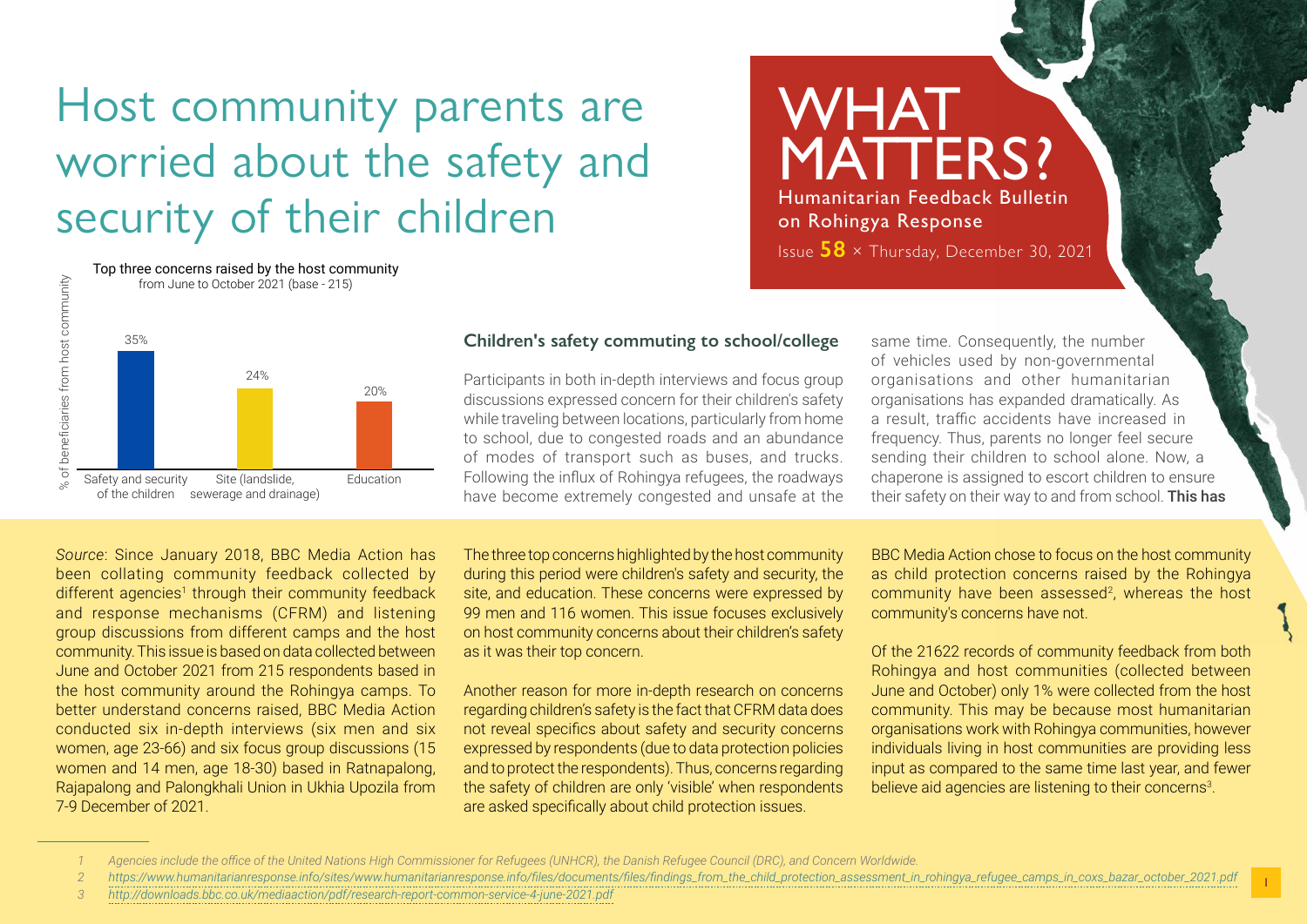increased the expense of education for parents, many of whom were already struggling financially.

We have no schools and colleges near our homes. Our girls and boys must travel to other areas to attend schools and colleges for which we are spending more on our children's education."

– Female, 45, Palongkhali, Ukhia

 After the arrival of the Rohingya people, the condition of the roads has deteriorated greatly. There are more NGO vehicles now. Road accidents have become a common occurrence as a result."

– Female, 35, Palongkhali, Ukhia

 The number of vehicles has increased after the arrival of the Rohingya people. As a result, we are concerned about the safety of our children when they go near the roads."

– Female, 35, Palongkhali, Ukhia

## **Use of schools as distribution centres for refugees**

Parents are also concerned about their children's education since humanitarian organisations use their children's schools to provide cards and other items to Rohingya people. In-depth interviews revealed that children can no longer play on playgrounds as they once did since humanitarian groups now use playgrounds as distribution centres for Rohingya communities.

 Before, our boys were able to play in the playground. After the arrival of the Rohingya people, the number of playgrounds has decreased. Due to this, our boys cannot play outside. They have to remain at home."

– Female, 23, Palongkhali, Ukhia.

## **Financial issues**

Due to Covid-19 restrictions on movement, many host community families have been financially unable to educate their children. Participants said voung males who were in school or college before the pandemic dropped out owing to the pandemic and are now working to support their families.

Since some children have started working due to family financial challenges, they're not finishing their studies, and parents are concerned about their future. They said that if their children don't go back to school, they won't be able to get government jobs.

Participants also reported the loss of their land to Rohingya refugees. Because Rohingyas work, host communities report facing job shortages. Thus, whereas they used to be able to afford their children's education, they can no longer do so.

We have less work due to the arrival of the Rohingya people. Our incomes have shrunk. As a result, we are facing difficulties in providing for our children, as well as bearing the cost of their education. Some of us had to send our children to work in various jobs. Some amongst us were also compelled to stop sending their daughters to school."

– Female, 45, Palongkhali, Ukhia

Additionally, employment possibilities for young people in the host community have declined because of businesses hiring members of the Rohingya community at a reduced wage.

 Before, our boys used to work in stores, workshops, many used to work as day labourers. Now, the Rohingya people are getting more of these jobs. Therefore, our boys are not getting these jobs."

– Male, 45, Palongkhali, Ukhia

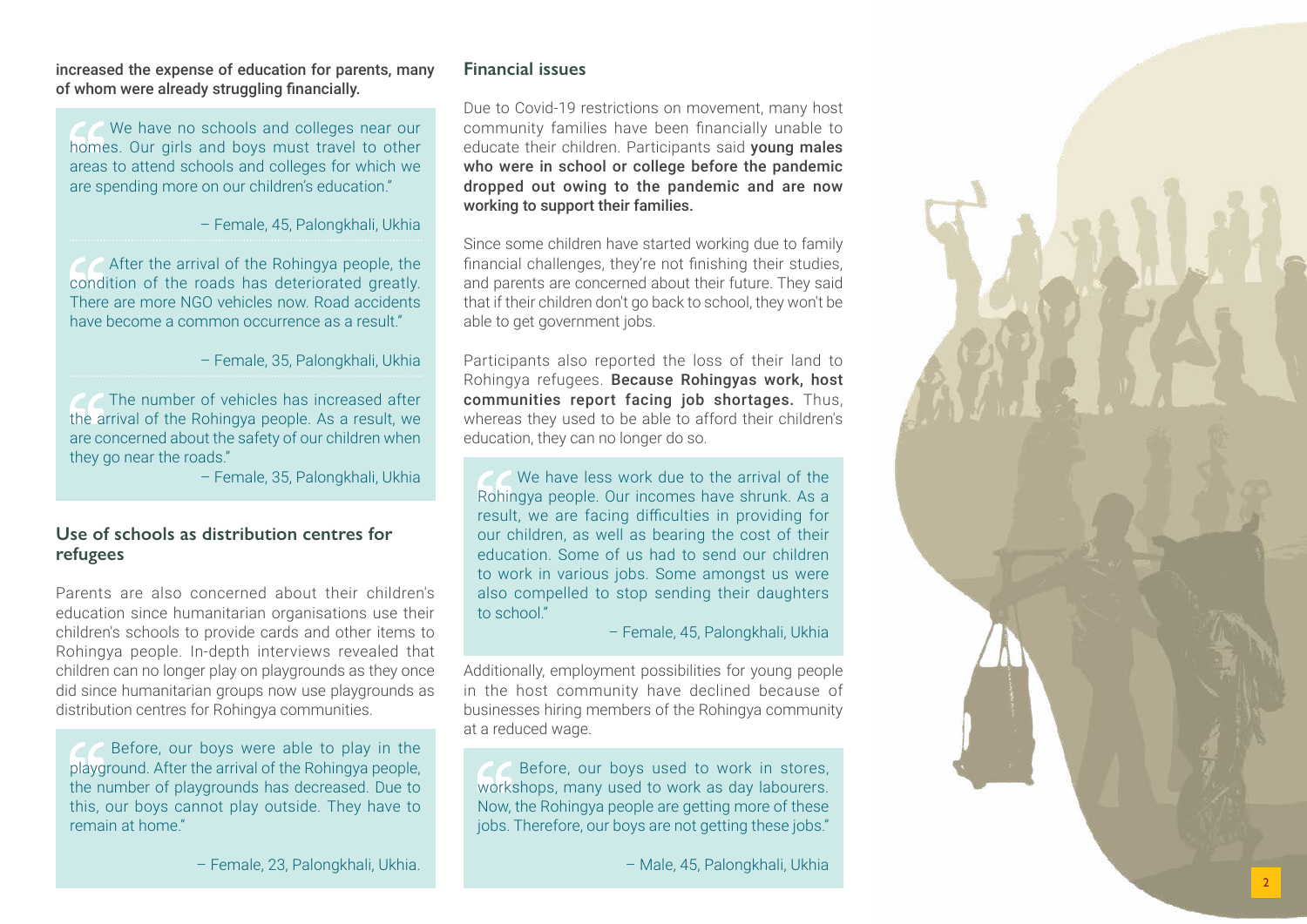#### **Negative perceptions and social cohesion**

Social cohesion between the host and Rohingya communities has deteriorated. Adults and children from host communities occasionally find themselves pitted against the Rohingya. As previously stated by the host community and reported in earlier issues and reiterated by participants and reported in this issue, this has led to participants becoming concerned about their children's safety.<sup>1</sup>

Host community respondents said members of the Rohingya community take part in antisocial and unlawful behaviour and risk the safety of their children. One female interviewee said girls no longer feel as comfortable walking to school alone as they did previously. And, as they are teased on their journey to and from schools/colleges, they lose interest in returning to school or college.

The Rohingya people, according to individuals from the host community, are hostile and frequently engage in quarrels and fights, even over small problems. Additionally, they said Rohingya people clash amongst themselves, which has resulted in murders.

Respondents from the host community said they are afraid of members of the Rohingya community, which is why they do not communicate or report complaints about them to authorities.

 Rohingya people are very bad people. They frequently engage in quarrelling and fighting. They even knife people to death because of silly issues."

> – Male (from focus group discussions), 55, Rajapalong, Ukhia

#### **Under-age marriage, drugs, and child trafficking**

Participants said during focus group discussions that child marriage has increased in their area since the pandemic began. As schools have been closed since the pandemic began, parents are concerned girls may flee home and marry without their consent. As a result, parents have opted to marry off their under-age daughters to avoid embarrassment for their families. Several participants said some parents marry their teenage daughters to someone living overseas to improve their financial status.

Since the pandemic began, the host community has been concerned about the safety of adolescent boys due to an increase in drug use and other criminal activities. Security has become a major issue for host community residents. They said numerous Rohingya people are involved in drug trafficking and sales. They report that local boys who associate with the Rohingya community are also becoming involved in drug trafficking and that some have become addicted to drugs and engage in other criminal behaviour.

Illegal drug business as well as other criminal activities have increased in our area. Many have become drug addicts and drug dealers."

#### – Male, 55, Rajapalong, Ukhia

Participants noted that since the pandemic began, events such as hijacking and child trafficking have escalated in the area. They said that since many local residents are struggling financially, they are readily swayed (by people in the Rohingya community) to engage in criminal activity in order to make money.

The incidents of children going missing have increased in our area. We hear such announcements on loudspeakers often."

– Male, 45, Palongkhali, Ukhia

#### **No one acts on their concerns**

When asked who they confide in regarding their concerns about the safety and security of their children, some participants said they didn't know who to turn to. Furthermore, some said that even when they did express their concerns to others, there has been no resolution to their issues. As a result, they are unwilling to discuss their concerns with anyone.



*<sup>1</sup> What Matters? Issue 43 and [https://www.dropbox.](https://www.dropbox.com/s/32f6mazzfxasuk4/Understanding%20social%20cohesion%20between%20the%20Rohingya%20and%20host%20communities.pdf?dl=0) [com/s/32f6mazzfxasuk4/Understanding%20social%20](https://www.dropbox.com/s/32f6mazzfxasuk4/Understanding%20social%20cohesion%20between%20the%20Rohingya%20and%20host%20communities.pdf?dl=0) [cohesion%20between%20the%20Rohingya%20and%20](https://www.dropbox.com/s/32f6mazzfxasuk4/Understanding%20social%20cohesion%20between%20the%20Rohingya%20and%20host%20communities.pdf?dl=0) [host%20communities.pdf?dl=0](https://www.dropbox.com/s/32f6mazzfxasuk4/Understanding%20social%20cohesion%20between%20the%20Rohingya%20and%20host%20communities.pdf?dl=0)*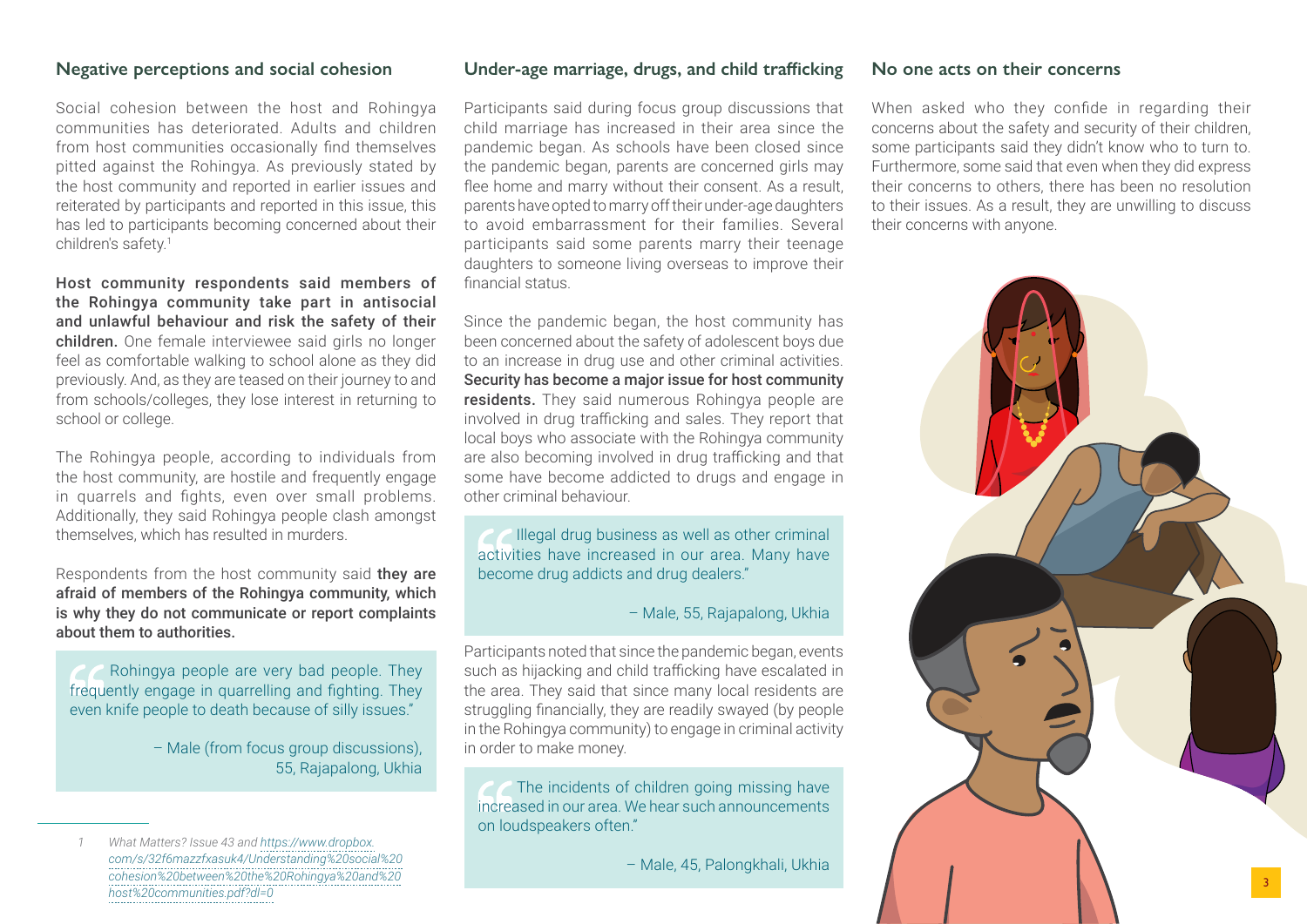# **Imams' experiences and perspectives of sharing information with the Rohingya community**

**Imams mainly receive information from official sources but some face challenges understanding information they receive**

The imams interviewed mostly receive information from NGO and CiC meetings, as well as from mahjis. Other stated sources include Rohingya volunteers, police, social media, and radio. They most commonly receive information face-to-face in meetings and through loudspeakers.

All of the imams say they receive information to share with the community in Rohingya while two also receive information in Bangla, English, and Burmese. Two imams say they face language related challenges when accessing written information, saying that the written information shared in the camps is generally in Bangla, Burmese, or English.

 We don't understand Burmese, English or Bangla. Most of the written information that is being shared in the camps is in these three languages."

– Imam, Camp 2W

 We don't understand Bangla, and 95% of the imams don't understand information provided in English and Burmese"

– Imam, Camp 12

**Most Imams said that they recognise information access challenges of women, older people and people with disabilities, and some take initiatives to increase that access**

Eight of the imams feel that people with disabilities do not have the same level of access to information compared with people without disabilities, 7 feel that older people do not have the same level of access as younger people, and 9 believe that women do not have the same level of access to information as men. For all three groups, their limited or restricted mobility was considered the key factor in their reduced access to information. Imams who believe that older people and people with disabilities have the same level of access as others say that they receive the information through imams paying home visits or through family and community members.

*Source*: To understand Imams' experiences of sharing information with the community and their language and information needs, Translators without Borders (TWB) conducted interviews over the phone with 11 imams working in nine camps (1W, 2E, 2W,10, 12, 13, 18, 26 and Nayapara RC). The interviews took place in mid-November 2021.

**I** do request those people who attend the mosque to share the information with people with disabilities, older people and people with limited mobility. They share the information accordingly. No challenge."

– Imam, Camp 26

For women, 2 imams say that women receive information from female NGO volunteers and from male family members who are asked to pass on information to them. Four imams report having taken specific measures to reach more women, including using partitions to allow a private space for women to listen to religious teachings at the mosque on Fridays, enlisting the help of female family members of imams to share information with women and sharing information at homes where women can listen from a separate room.